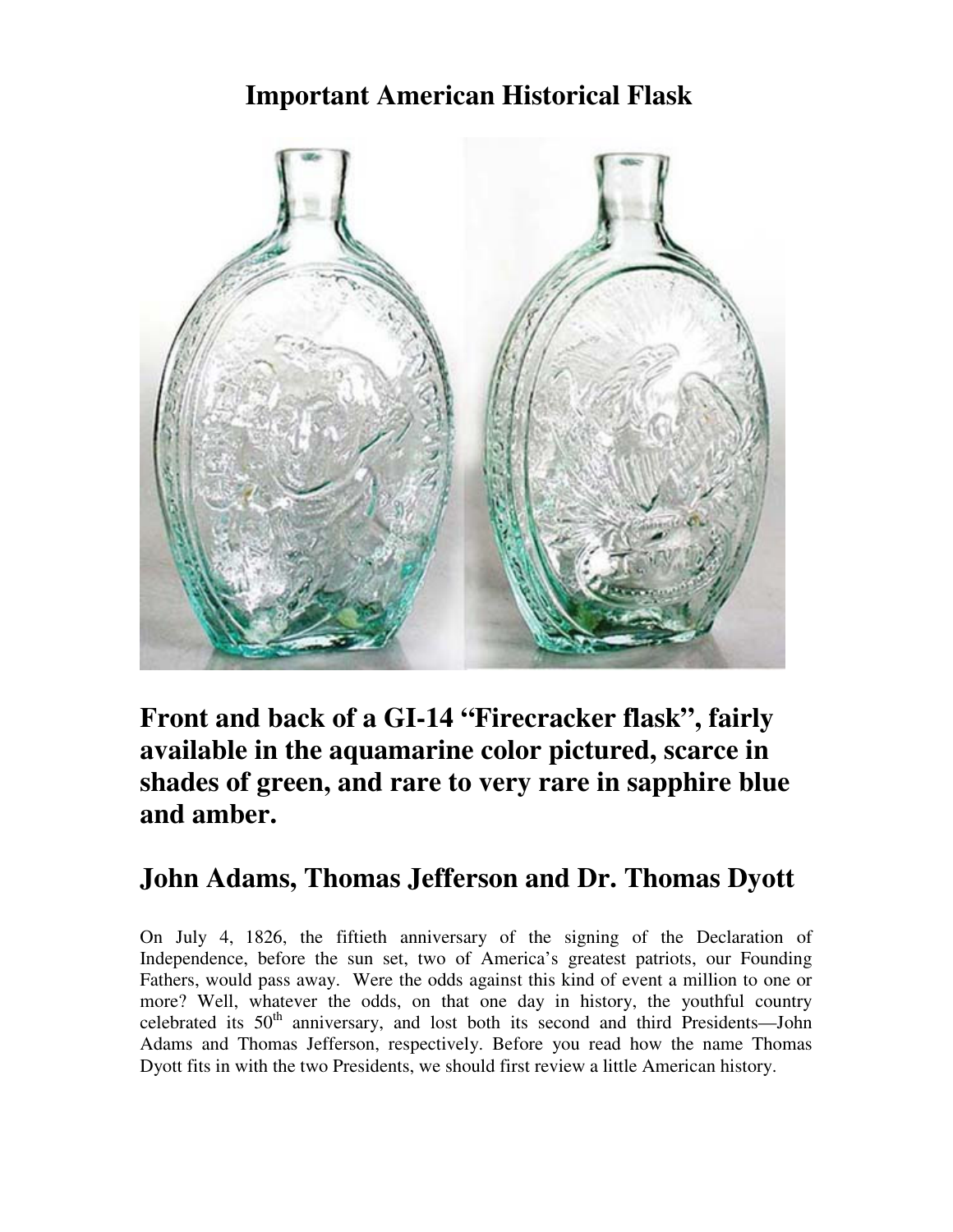### **John Adams**

John Adams, our nation's second President, was born on October 30, 1735 in what is now Quincy, Massachusetts. The Harvard educated Adams was chosen, in 1774, to be a delegate from Massachusetts to the First Continental Congress. When the second Continental Congress met in Philadelphia in 1775, Adams was there, adamantly arguing against all attempts to reconcile with Great Britain.

At the next session of Congress, in 1776, Adams seconded the motion to create a written declaration to proclaim our independence from Great Britain. Adams was appointed as a member of the committee to draw up such a declaration, and he vigorously used his political and personal skills to argue the adoption of the resultant document by Congress.

At War's end, Adams was appointed as the first ambassador to the Court of St. James, but his days in American politics was far from over. In 1788 he was recalled from Europe and elected Vice President of the United States under George Washington. Serving as Vice President again in 1792, he was elected President in 1796 on the Federalist ticket over Thomas Jefferson, the Republican. During Adam's rocky administration, Thomas Jefferson served as his Vice President. With the nation dissatisfied with Adam's leadership, it was Thomas Jefferson's turn to be elected President. After losing to Jefferson in 1800, Adams quietly retired from public office.

### **Thomas Jefferson**

Thomas Jefferson, born in what is now Albemarle County, Virginia on April 13, 1743, attended the College of William and Mary, graduated in 1762, and became a lawyer in 1767. Elected to the Virginia House of Burgesses in 1769, Jefferson was heavily opposed to British involvement in Continental affairs. This sentiment won him a job as delegate to the Continental Congress in 1775 and 1776, during which he, at John Adam's urging, drafted the Declaration of Independence.

Following the American Revolutionary War, Jefferson served as minister to France, and then was appointed by George Washington as the first Secretary of State. Elected President of the United States in 1800 and 1804, Jefferson maintained friendly relations with foreign countries. In 1809, Jefferson retired from public office and devoted the rest of his life to literary and scientific pursuits, living at his beloved Monticello.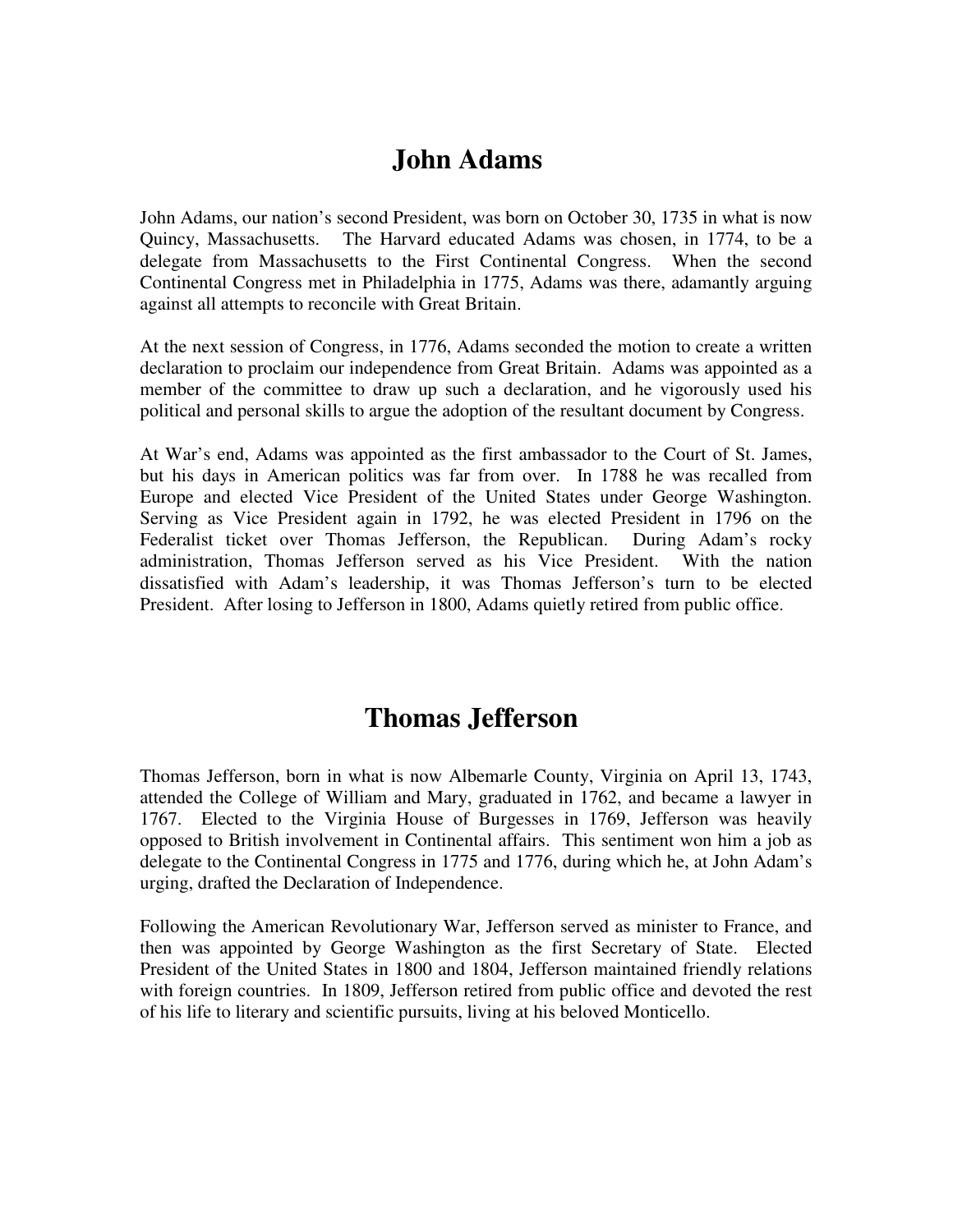#### **"Dr." Thomas Dyott**

Nearly as fascinating as the lives of John Adams and Thomas Jefferson, yet certainly not as far reaching, is Dr. Thomas W. Dyott. Dr. Dyott, born in England or Scotland in 1777, immigrated to Philadelphia in 1804 or 1805. He set up a patent medicine and boot blackening practice soon after his arrival in America. By 1809, he had American made bottles blown in his own mold, which was embossed, "*Dr. Robertson's/Family Medicine/Prepared/only by T. W. Dyott*". Soon, claiming to be the grandson of Dr. Robertson, of Edinburgh, Dyott assumed the somewhat honorary title of Doctor.

On September 3, 1811, Dr. Dyott moved to No. 137 2nd Street, and soon expanded to No. 139 as well. His location will forever be known by Dyott collectors as the North East Corner of 2nd and Race Streets. From this location, as his patent medicine business prospered, Dyott began distributing his concoctions across the fledgling United States through various distributorships that he established. By 1810, Dyott had 41 agents in 36 towns in 12 states, and by 1814, in New York State alone; he had agents in 14 towns. In order to keep pace with this expanding demand, Dyott gained an interest in the Olive Glass Works in Glassboro, New Jersey. In 1817, still associated with Olive Glass Works, Dyott also became an agent for Gloucester Glass Works in Clementon, New Jersey and the Union Works at Port Elizabeth, New Jersey. Finally, about 1821, Dyott became affiliated with the "new" Kensington Glass Works, which he called "Kensington Glass Factories". This glass works produced many of the historical and pictorial flasks eagerly sought by collectors today.

A man of vision, and a firm believer in the benefits of advertising, Dyott chose to create whiskey flasks which were not only appealing in design, but also easily identifiable by the consuming public. Among these flasks was one which made its appearance in 1824, and is designated GI-16 in the McKearin and Wilson Book "*American Bottles and Flasks and Their Ancestry"*. GI-16 is a pint flask with a ¾ bust view of George Washington in uniform on the front. The words, **"General Washington"** are embossed in a semicircle above the portrait. The reverse of this flask contains a picture of the American eagle, head turned to the right. On its chest is a shield with seven bars. The wings are partly raised; in its right talon is a thunderbolt with five arrows, and an olive branch firmly grasped in its left. The eagle rests on an oval frame, in which are the initials **"TWD"** (for Thomas W. Dyott, of course). These flasks were blown in abundance, as can be seen by an ad in the "United States Gazette", published in Philadelphia on March 14, 1825, in which Thomas W. Dyott states that he had 3,000 dozen of these flasks for sale.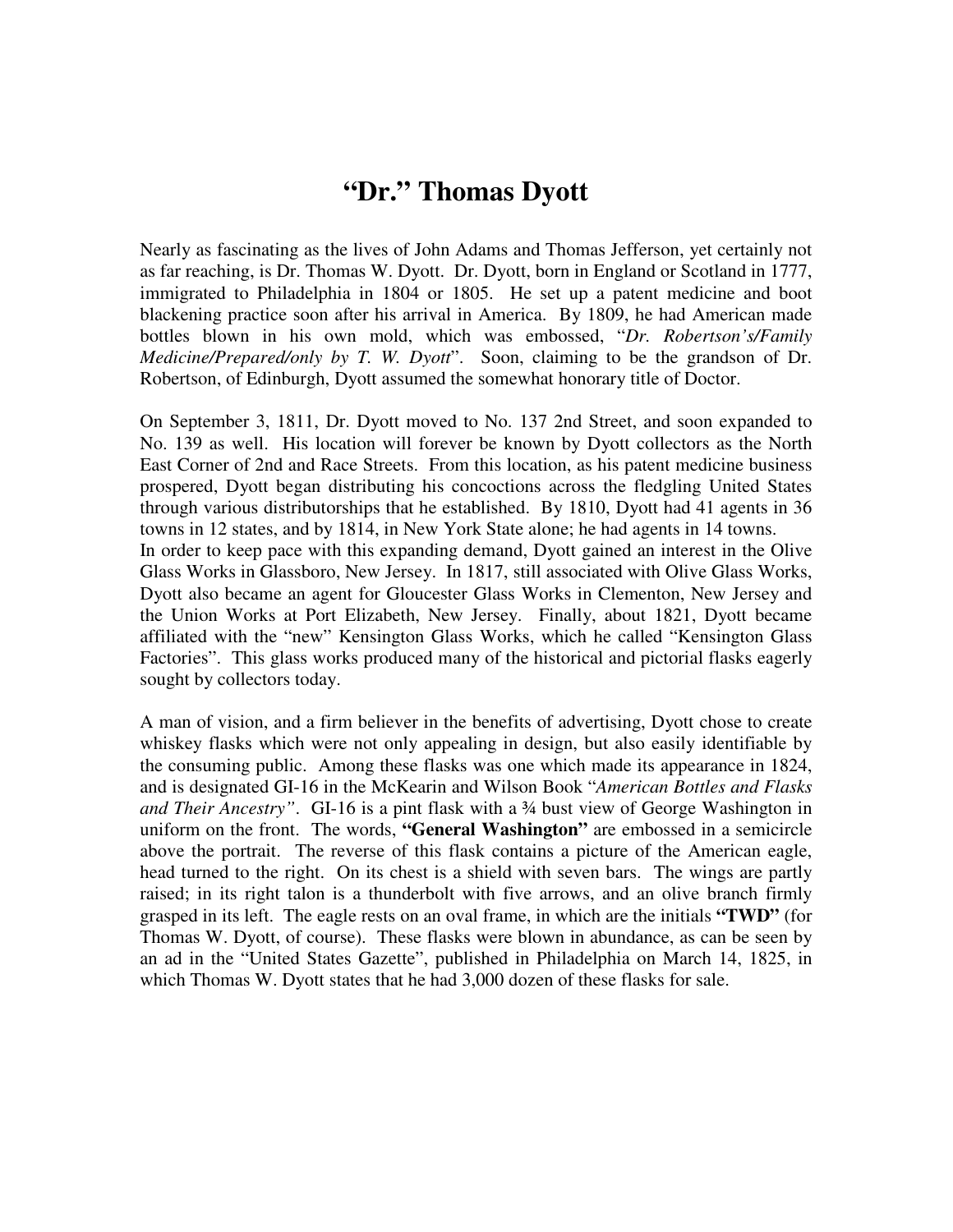### **The Event**

From separate backgrounds, these two men, our Founding Fathers, rose to attain the highest office in the land. Then, fifty years after the new nation was forged, both men lie in the beds, gallantly struggling to survive. Each asked for updates on the other's condition, as the old political opponents tried to outlive the other. In a competition with no winner, they each passed away within a few hours of each other.

It seems odd to consider that this unfortunate event would be memorialized with a souvenir, but that is exactly what happened. And the marketing genius who capitalized on this event is none other than Thomas Dyott. When Dyott heard of the death of Adams and Jefferson, he quickly sent his mold for the GI-16 flask out to the mold maker, with orders for a light modification. The flasks which were produced from these altered molds have their own McKearin number, GI-14, and they have inherited a new name by the modern flask collector-**The Firecracker Flask.** The Firecracker Flask is identical to the GI-16 flask except for these modifications. Although the front of the flask was unchanged, the phrase "**E PLURIBUS UNUM"** was added in a semi-circle above the eagle's head on the reverse of the flask. In addition, around the edges of the flask, where before were vertical ribs, is now embossed two lines of text. One line reads **"ADAMS AND JEFFERSON JULY 4 A.D. 1776"**, while the other says **"KENSINGTON GLASSWORKS PHILADELPHIA"**.

Thus, with a few simple modifications, Dr. Dyott brought together the memory of George Washington, John Adams, Thomas Jefferson, and the symbol for the United States, all on one whiskey flask. The other thing he did, however, was to make sure no one forgot who made these flasks, by including not only the name of the Kensington Glass Works, but also retaining the TWD initials on the reverse. Not being satisfied with this, Dyott did another interesting thing to help spark sales – he began making the flasks in a rainbow of colors. The original, unaltered, GI-16 flask is found in either aquamarine or light aquamarine color. But once modified, Dyott had the Firecracker blown in deep sapphire blue, deep green, dark amber, golden yellow, clear emerald green, pale green and even red-amber, in addition to the more plentiful aquamarine. Although the colored glass was much more expensive to create than aquamarine glass, the colors certainly increased the desirability of these flasks, as can be attested to by today's demand.

**In 2006, a green GI-14 Firecracker Flask was sold at auction for over \$12,000.00.**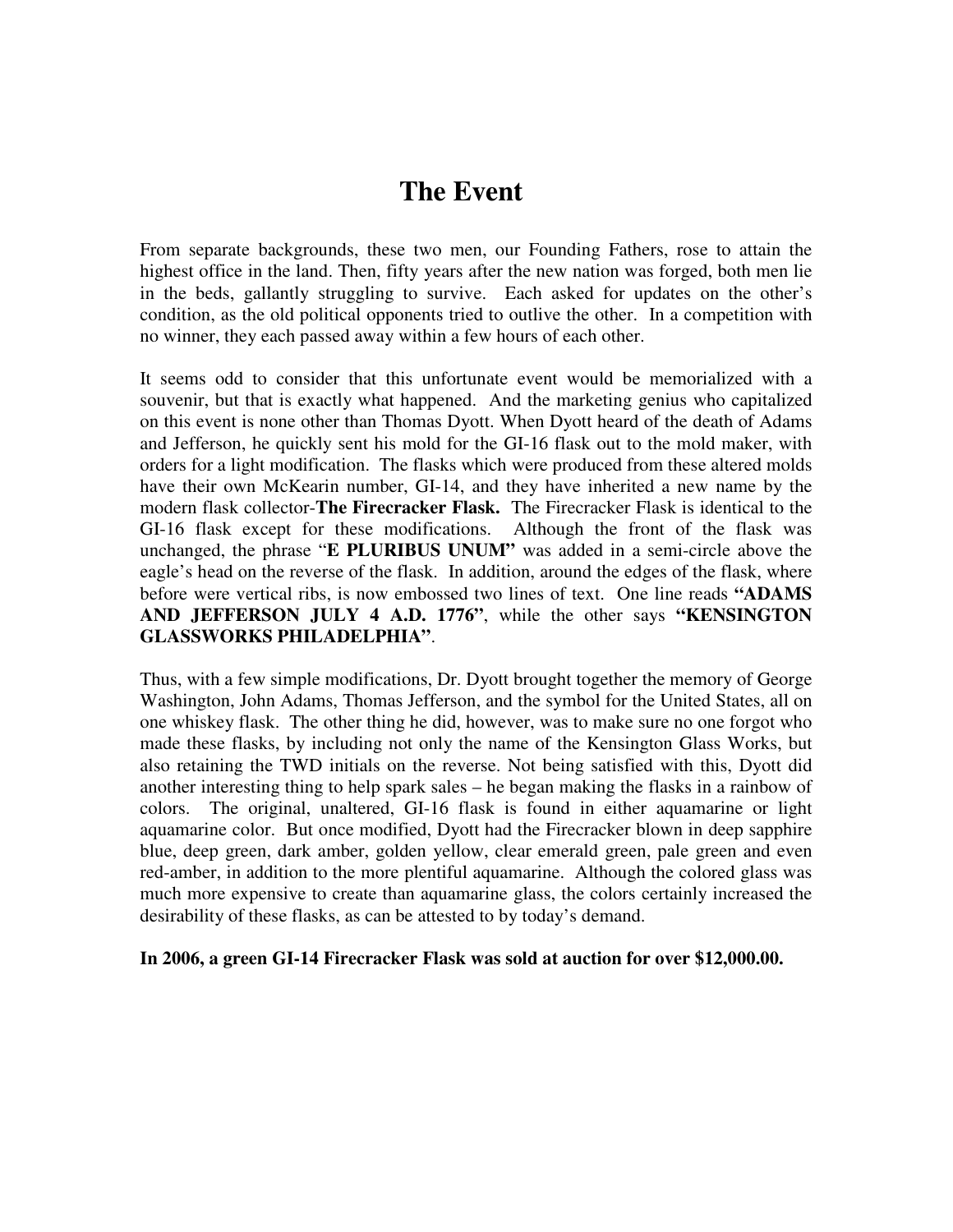# **Summary:**

There is no record of how many of these flasks were created, or for how many years Dyott continued to produce them. But it is fair to say that these flasks, although common by flask collecting standards, aren't encountered very often at places besides bottle and flask shows.

Although the unaltered Washington flask, GI-16 was only produced for about two years --from 1824 until 1826, its prices are not as high as the altered GI-14 flasks, because of the enhanced historical significance of the modified GI-14 flask.

So you can see that the creation and collection of souvenirs is not a modern manifestation. There are certainly stranger events which are remembered with souvenirs. But there aren't many more that are as highly historical, nor as greatly sought after, as the **"Firecracker Flask".** 

## **Great References:**

*"American Bottles and Flasks and Their Ancestry", 1978,* McKearin, Helen and Wilson, Kenneth

*"Bottles, Flasks, and Dr. Dyott", 1970,* McKearin, Helen

**Most of the information contained in this article was written by Kevin A. Sives. The article appears on the Glass Works Auctions website and Mr. Sives and James Hagenbuch, the owner of Glass Works Auctions, have given HMPF permission to reprint from the article. We are very grateful to both gentlemen for their special consideration.** 

> **The Directors of the Historic Manheim Preservation Foundation, Inc.**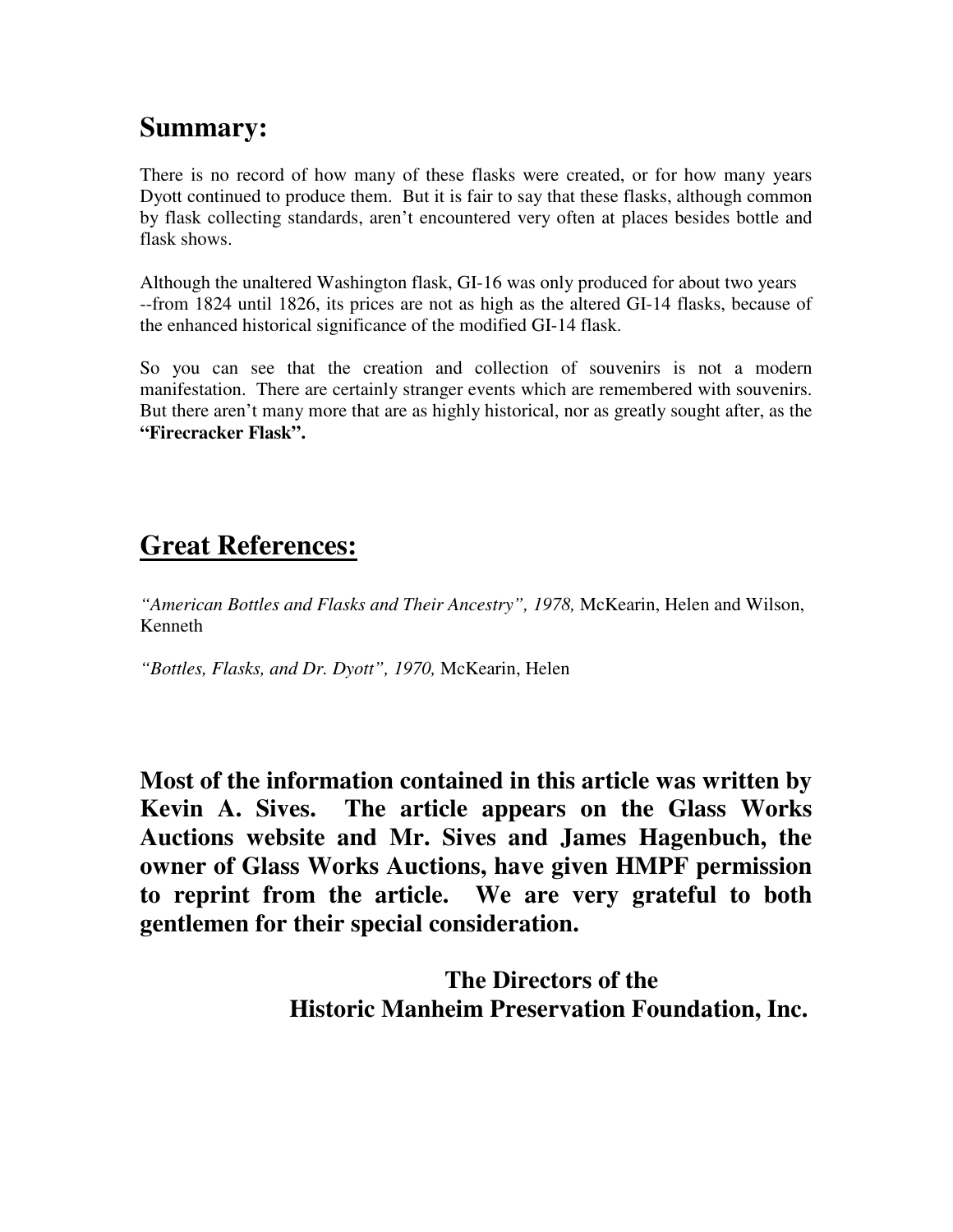### **The Manual Labor Bank**

Another interesting story concerning Thomas W. Dyott is that he established a bank in Philadelphia known as the Manual Labor Bank. His bank issued bills of many different denominations. The \$1.00, \$2.00, \$3.00, \$5.00, \$10.00, \$20.00, \$50.00 and \$100.00 notes all had the picture showing the interior of a glassworks. The \$3.00 note shown below was hand signed and dated and on the right side of the note is a picture of Thomas W. Dyott. Mr. Dyott also issued fractional notes and a  $6\frac{1}{4}$  specimen also appears here. The Manual Labor Bank failed in 1839 and Dr. Dyott, who had extensively issued notes against his bank, which he did not redeem, was imprisoned for fraud, but afterward pardoned.